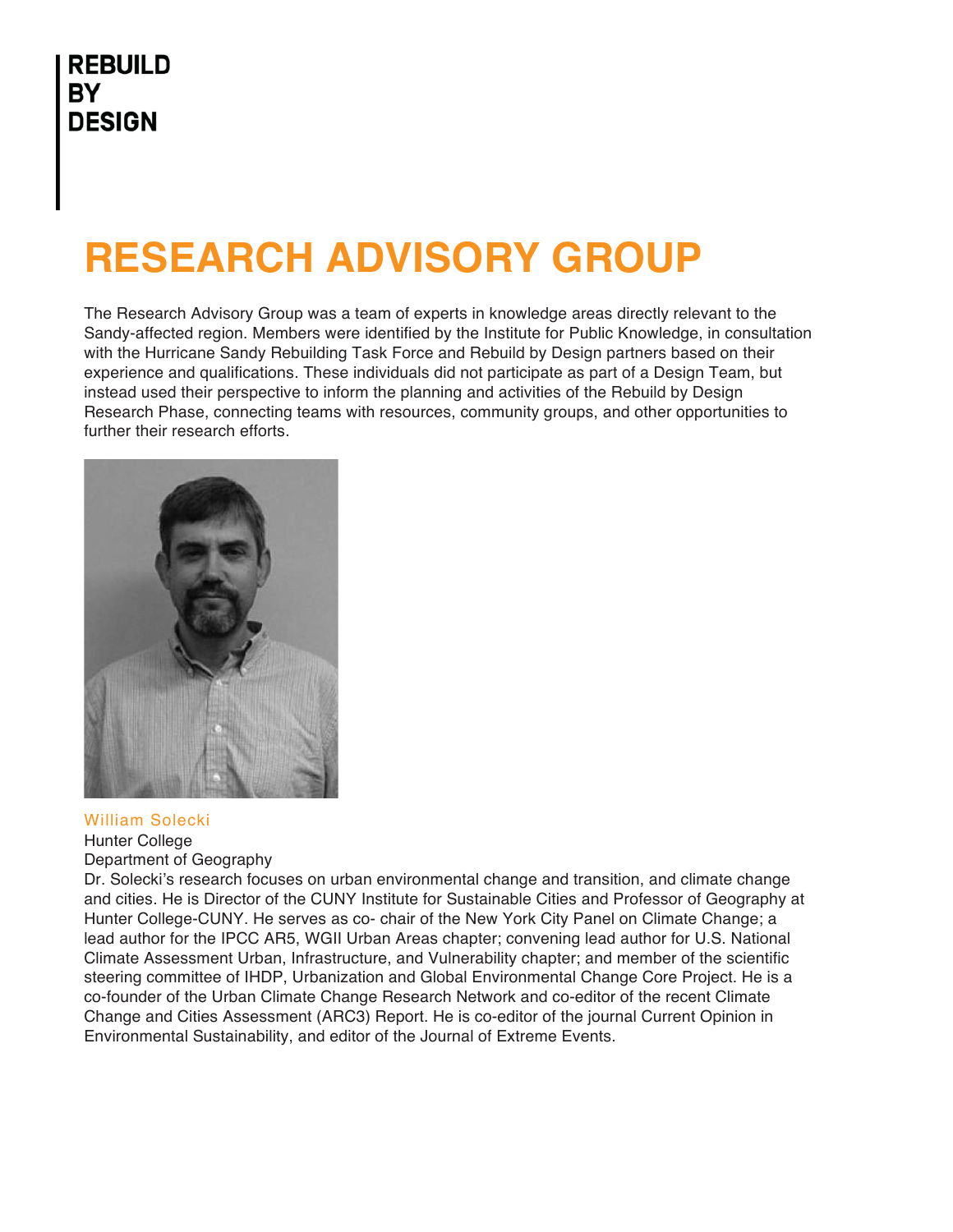

## Harvey Molotch

## New York University

Sociology and Metropolitan Studies

Harvey Molotch is Professor of Sociology and Metropolitan Studies at New

York University, where he conducts research on issues of city growth and urban security as well as on product design and development. He was a pioneer in

the field of environmental sociology, particularly in regard to the ecological implications of urban form and city development. His books include Where Stuff Comes From, a study of product development and innovation processes, and Against Security, an analysis of design errors at airport checkpoints, subway systems, and flood protection in the New Orleans area. Prior to NYU, Molotch was Centennial Professor at the London School of Economics, Chair of Sociology and Professor at the University of California, Santa Barbara, and visiting professor at Northwestern University, University of Essex, Lund University, and SUNY Stony Brook.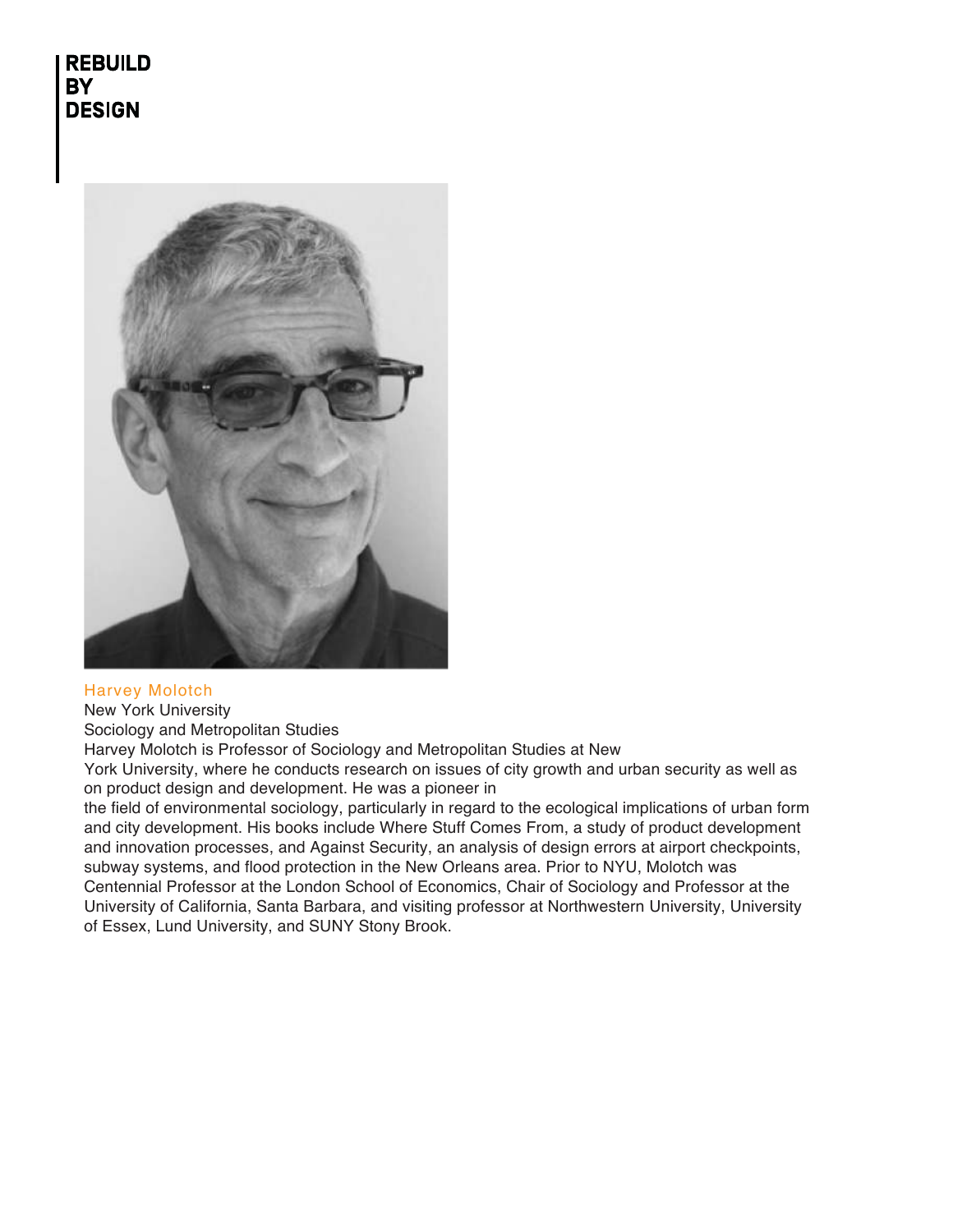

#### Eric Klinenberg

New York University

IPK Director, Professor of Sociology

Eric Klinenberg is Professor of Sociology and Director of the Institute for Public Knowledge at New York University. He is also editor of the journal Public Culture, and an affiliated faculty member of the Wagner School of Public Service and the Department of Media, Culture, and Communications. Klinenberg has been studying cities and climate change since the 1990s, when he conducted research for his first book, Heat Wave: A Social Autopsy of Disaster in Chicago. In 2013, he authored the influential article "Adaptation: Can Cities Be Climate-Proofed" in The New Yorker, and since Sandy he has organized a series of public events around Sandy, Climate Change, and the Future of New York City.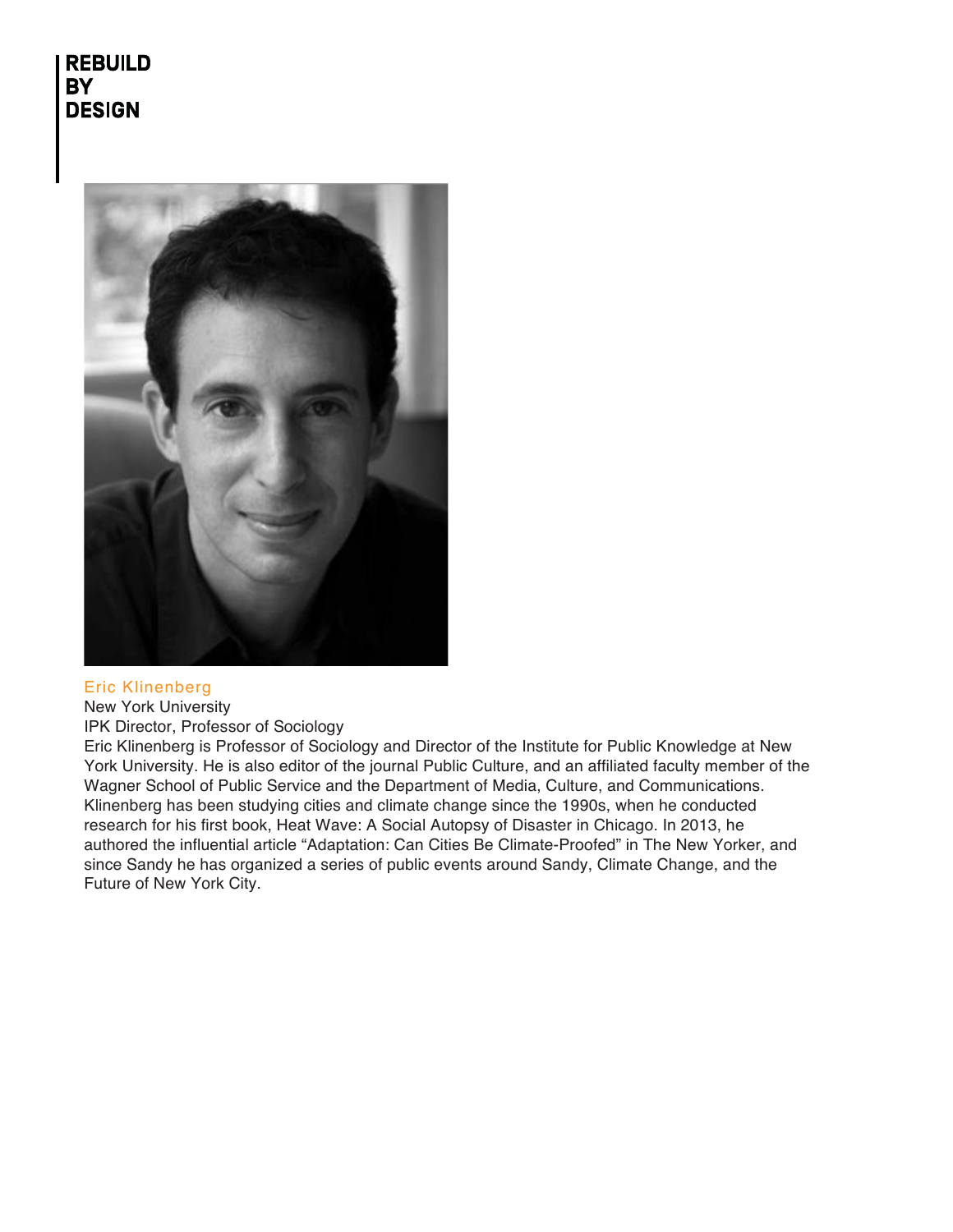

#### Mohammad Karamouz

New York University, Poly

Director of Environmental Engineering/Science Programs

Dr. Karamouz has been Director of Environmental Engineering/Science Programs in the Department of Civil and Urban Engineering at NYU-Poly since 2008. Prior to that, among his academic assignments, he was Dean of Engineering and a Professor in the School of Architecture at Pratt Institute. He is a Fellow of the American Society of Civil Engineers, a Diplomat of the American Academy of Water Resources Engineers, and a Professional Engineer in the State of New York. Dr. Karamouz received his Ph.D. in Hydraulics and Systems Engineering from Purdue University and his M.S. in Water & Environmental Engineering from George Washington University. Dr. Karamouz has been a consultant to the World Bank and UNESCO International Hydrology Program for the last 10 years, and is the recipient of the 2013 ASCE-EWRI Service to the Profession Award.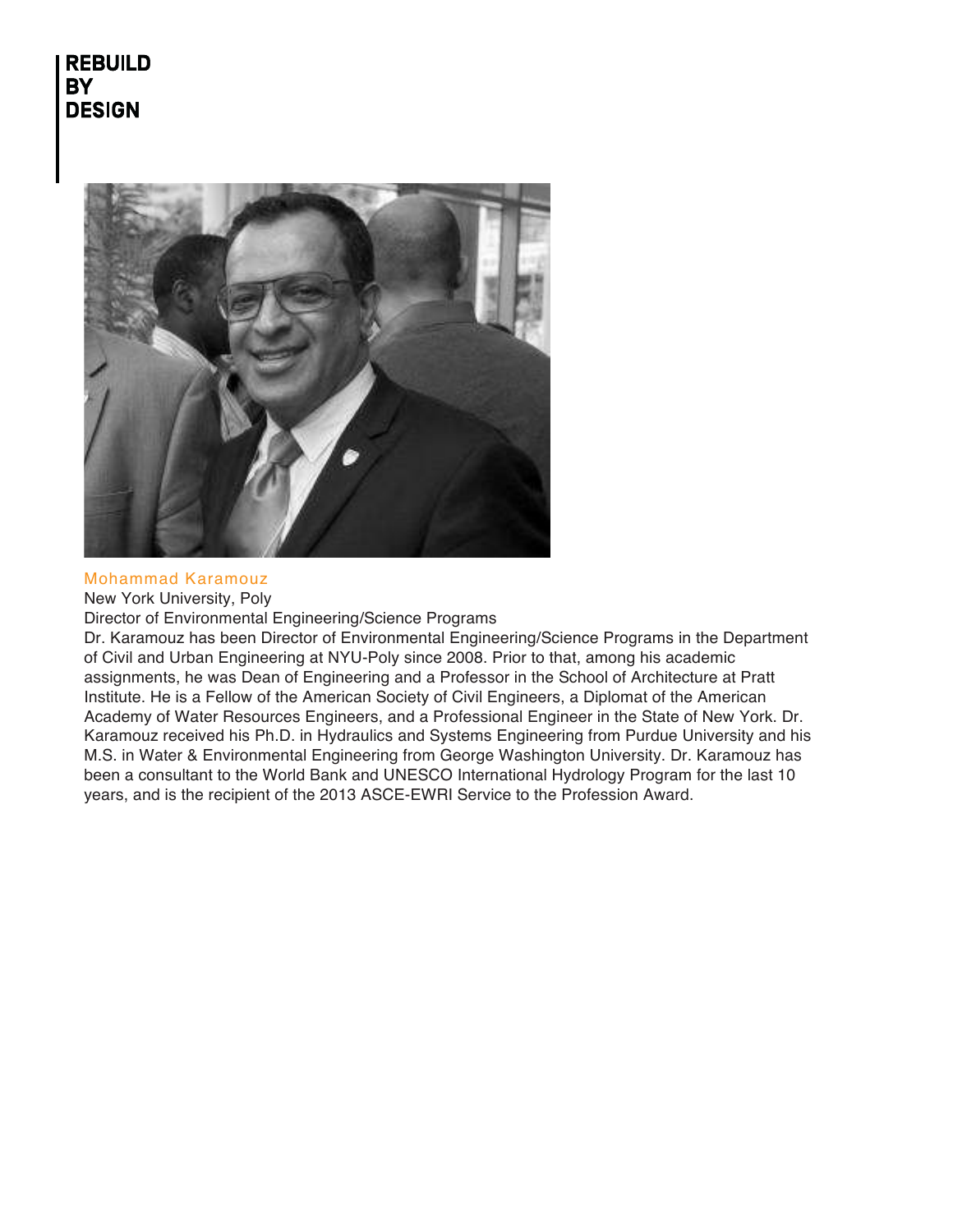

## Klaus Jacob

Columbia University Earth Institute Lamont-Doherty Earth Observatory

Klaus H. Jacob is a Special Research Scientist at the Lamont-Doherty Earth Observatory of Columbia University, where after 33 years of research and teaching in the basic Earth Sciences he retired from a full-time position in 2001. As an Adjunct Professor at the School of International and Public Affairs at Columbia University, he is teaching Disaster Risk Management. Dr. Jacob's research includes the effects of global climate change and related sea-level rise on coastal storm surge frequency, flooding, and inundation, primarily of infrastructure systems in major coastal cities. This research was applied for instance to the New York Metropolitan East Coast Regional Assessment that examined the impacts of climate change and flooding scenarios on the New York transportation infrastructure and other built assets. He currently serves on a National Academies Committee on Climate Change and U.S. Transportation.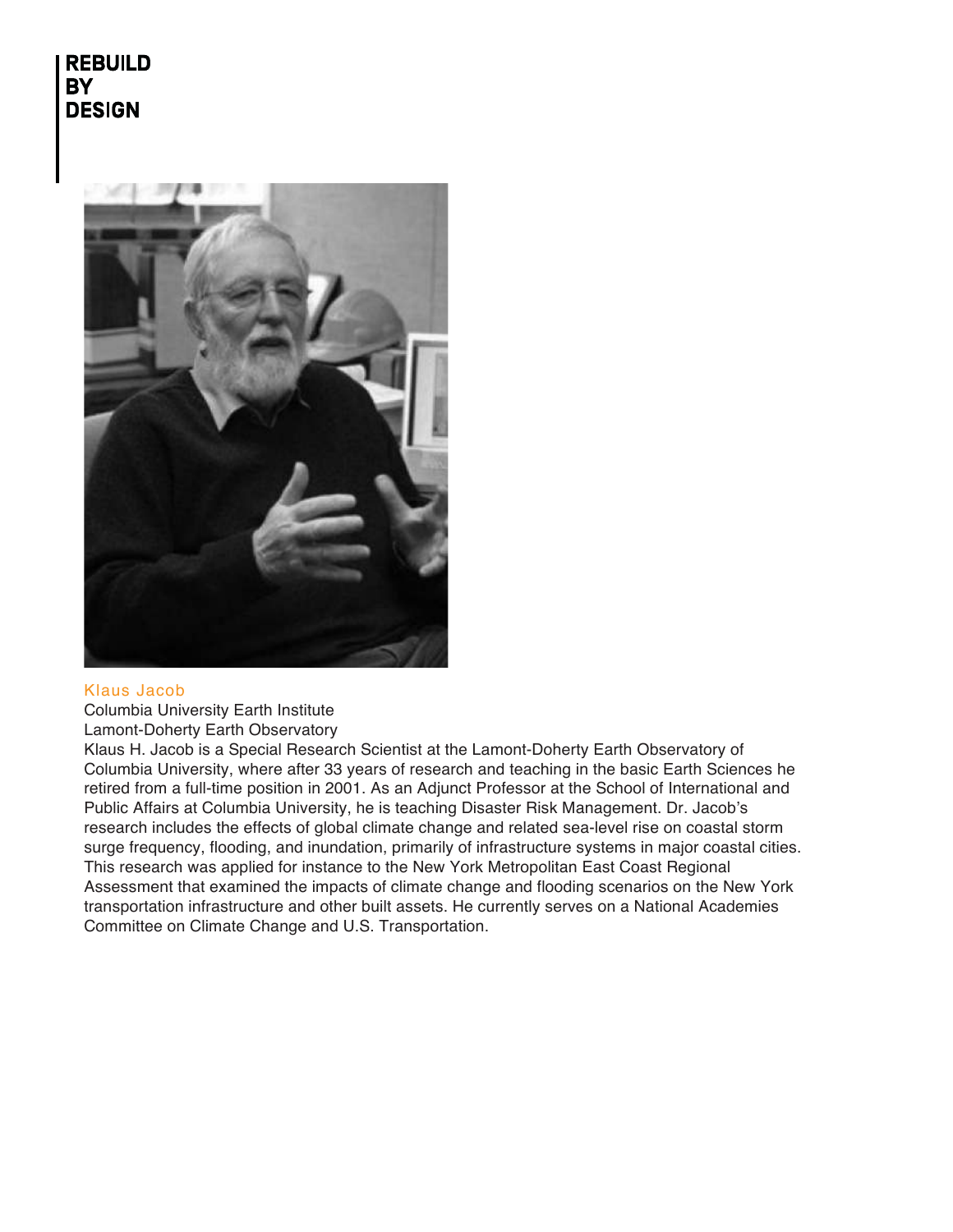

## Mindy Fullilove

Columbia University Medical Center

Professor of Clinical Psychiatry and Professor of Clinical Sociomedical Sciences; Co-Director, Community Research Group, NYSPI and Mailman SPH, Columbia University; Director of Organization, University of Orange, Orange, NJ

Mindy Thompson Fullilove, MD, is a research psychiatrist at New York State Psychiatric Institute and a professor of clinical psychiatry and public health at Columbia University. She was educated at Bryn Mawr College (AB, 1971) and Columbia University (MS, 1971; MD 1978). She is a board-certified psychiatrist, having received her training at New York Hospital-Westchester Division (1978– 1981) and Montefiore Hospital (1981-1982). She has conducted research on AIDS and other epidemics of poor communities, with a special interest in the relationship between the collapse of communities and decline in health. From her research, she has published Root Shock: How Tearing Up City Neighborhoods Hurts America and What We Can Do About It, and The House of Joshua: Meditations on Family and Place. Her current work focuses on the connection between urban function and mental health.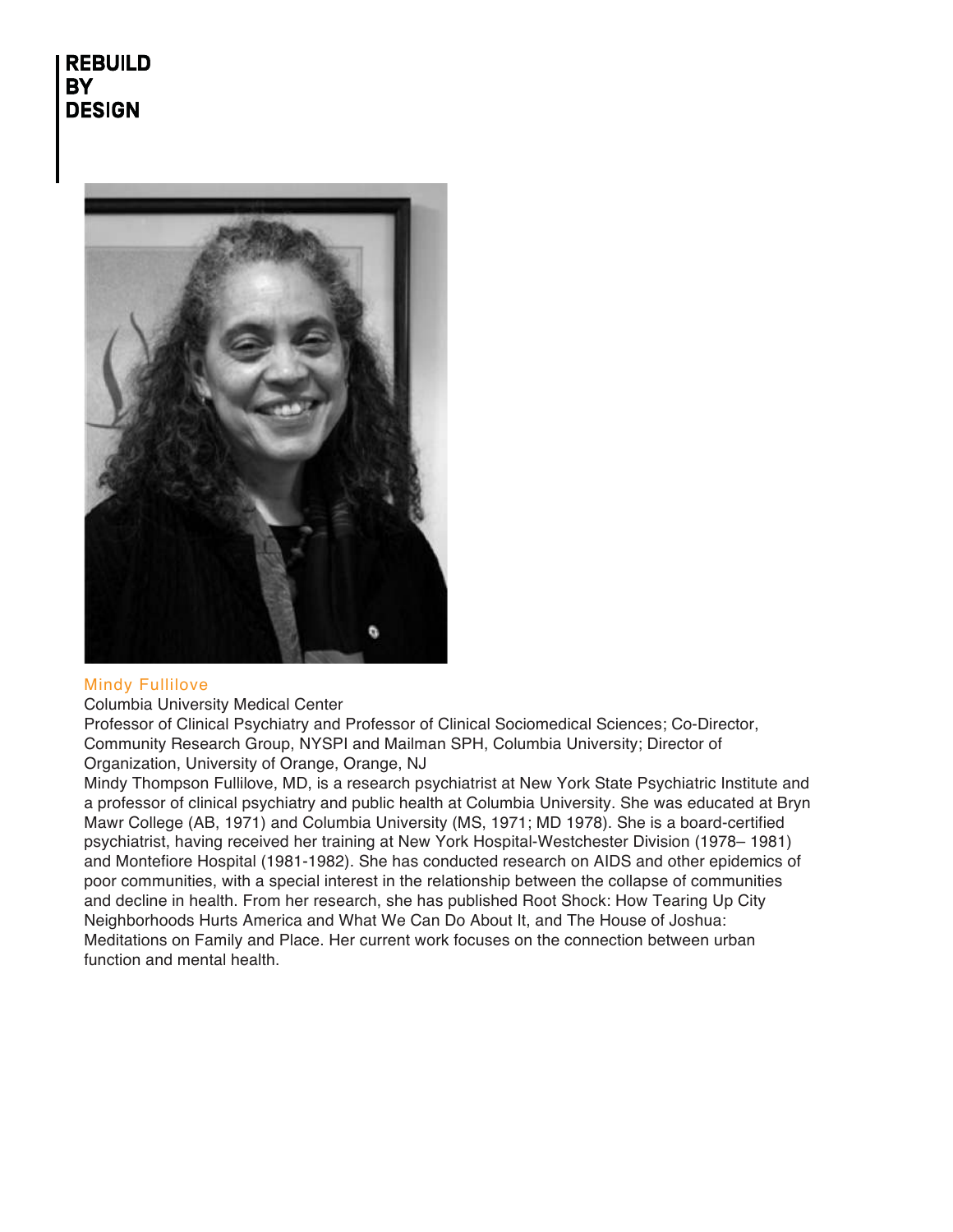

## Gerald E. Frug

Harvard Law School Louis D. Brandeis Professor

Educated at the University of California at Berkeley and Harvard Law School, Professor Frug worked as a Special Assistant to the Chairman of the Equal Employment Opportunity Commission in Washington, D.C., and as Health Services Administrator of the City of New York before he began teaching in 1974 at the University of Pennsylvania Law School. He joined the Harvard faculty in 1981. Professor Frug's specialty is local government law, a subject he has taught for more than twenty-five years. He has published dozens of articles on the topic and is the author, among other works, of a casebook on Local Government Law (with David Barron and Richard T. Ford), City Bound: How States Stifle Urban Innovation (with David Barron), and City Making: Building Communities without Building Walls.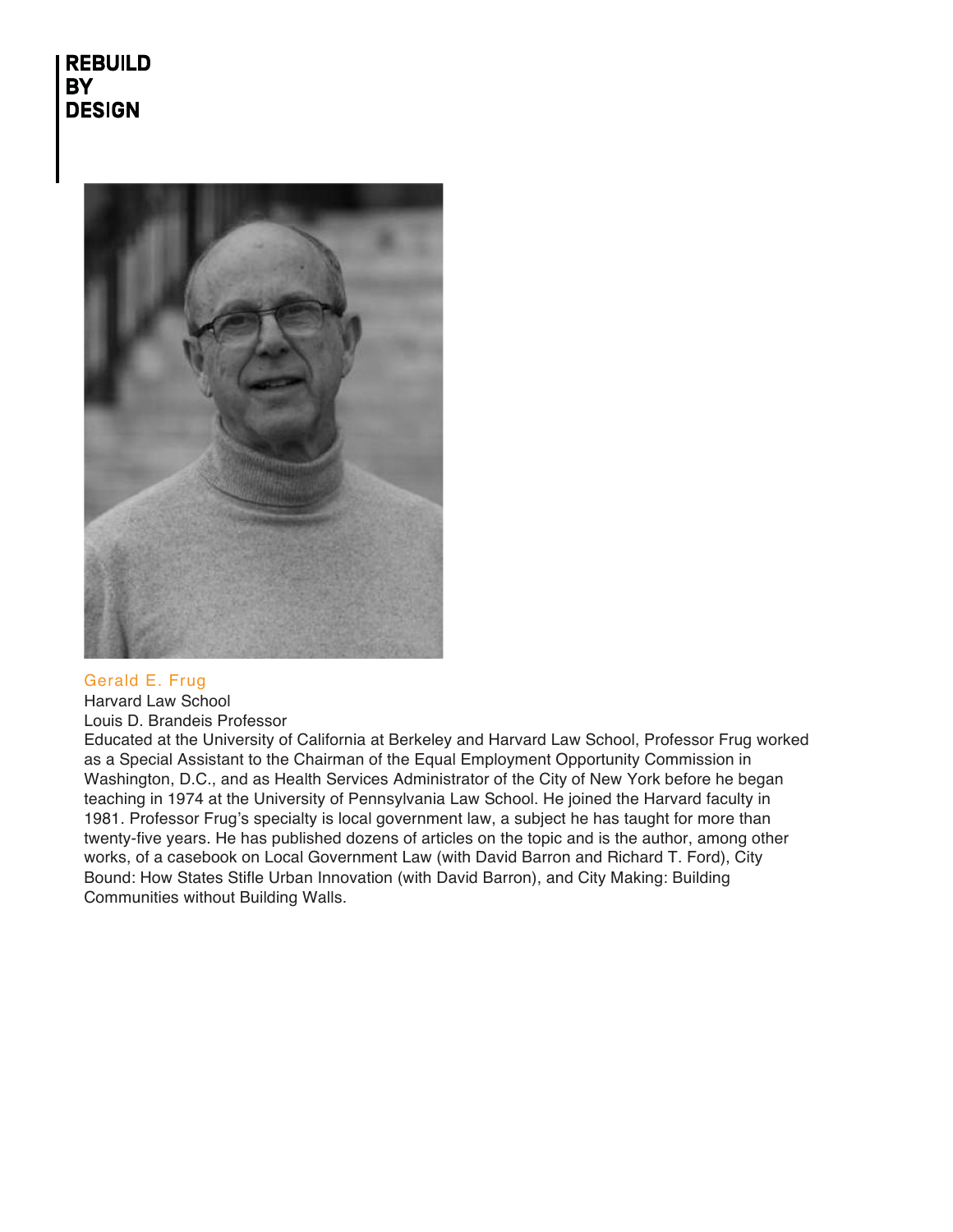

## Ingrid Gould Ellen

New York University, Wagner Professor of Public Policy and Urban Planning Ingrid Gould Ellen is Professor of Urban Planning and Public Policy at New York University's Wagner Graduate School of Public Service, and Co-Director of the Furman Center for Real Estate and Urban Policy. She joined the Wagner faculty in the fall of 1997 and presently teaches courses in microeconomics, urban economics, and housing and urban policy.Professor Ellen's research interests center on urban social and economic policy. She is the author of Sharing America's Neighborhoods: The Prospects for Stable Racial Integration, and has written widely on housing policy, neighborhood change, urban growth, and school and neighborhood segregation. Before coming to NYU, Professor Ellen held visiting positions at the Urban Institute and the Brookings Institution. She attended Harvard University, where she received a Bachelor's Degree in applied mathematics, an M.P.P., and a Ph.D. in public policy.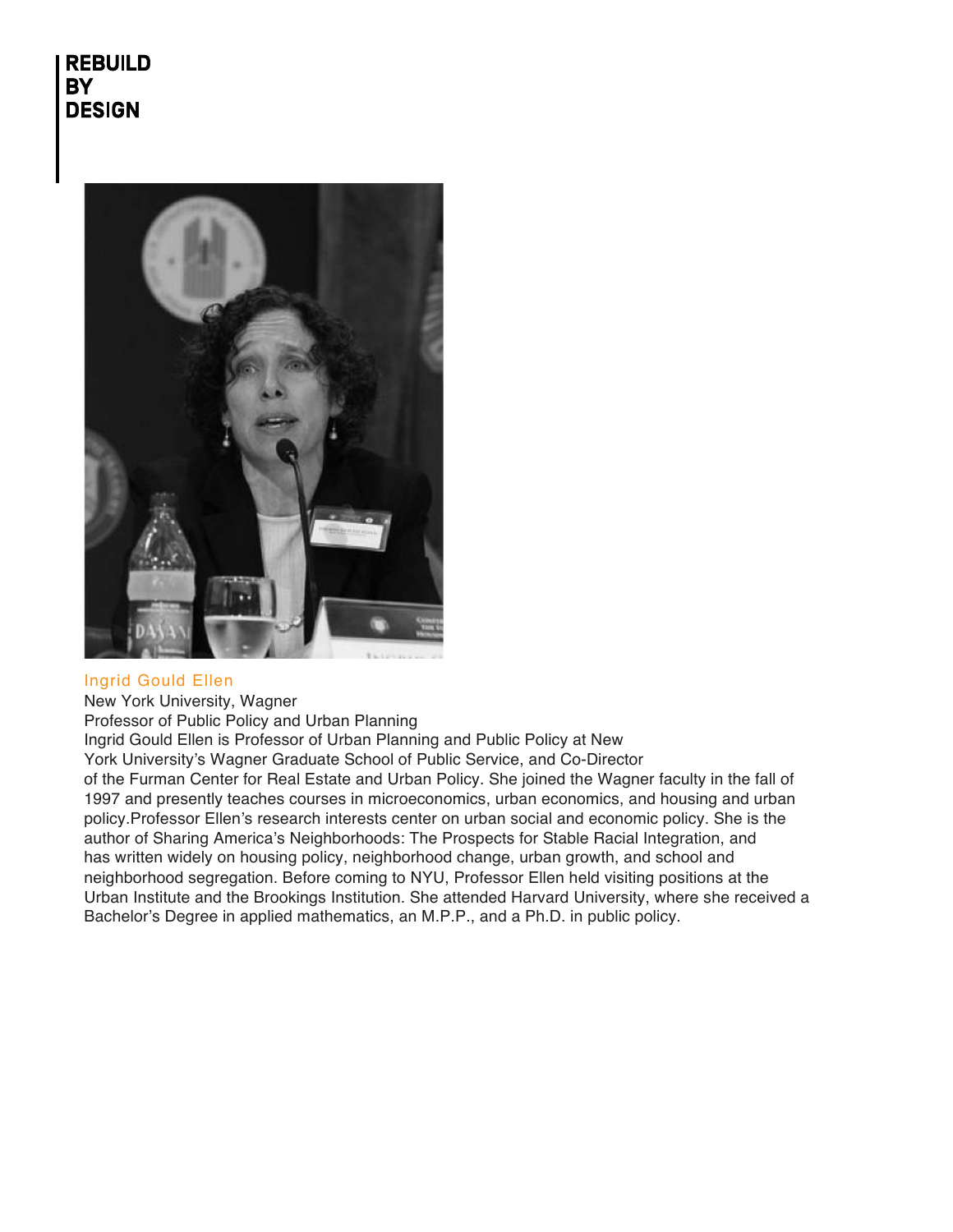

#### Thomas G. Dallessio AICP/PP

New Jersey Institute of Technology Resilient Design Project Manager

Tom leads NJIT's Center for Resilient Design. He was formerly Executive Director of Leadership New Jersey, Vice President and New Jersey Director at Regional Plan Association, Senior Policy Advisor to Governors Christine Todd Whitman and Donald DiFrancesco, and Area Planning Manager at the Office of State Planning. Tom is a licensed professional planner, member of the American Institute of Certified Planners, and adjunct professor at NJIT. A former Council President and three-term Councilman in Hopewell Borough, Tom served on the Planning Board, Economic Development Commission, and Public Library Board of Trustees.

Tom has a BA, MA, and MCRP from Rutgers University, and was a member of the Rutgers Board of Trustees. He is a member of the National Committee for America 2050.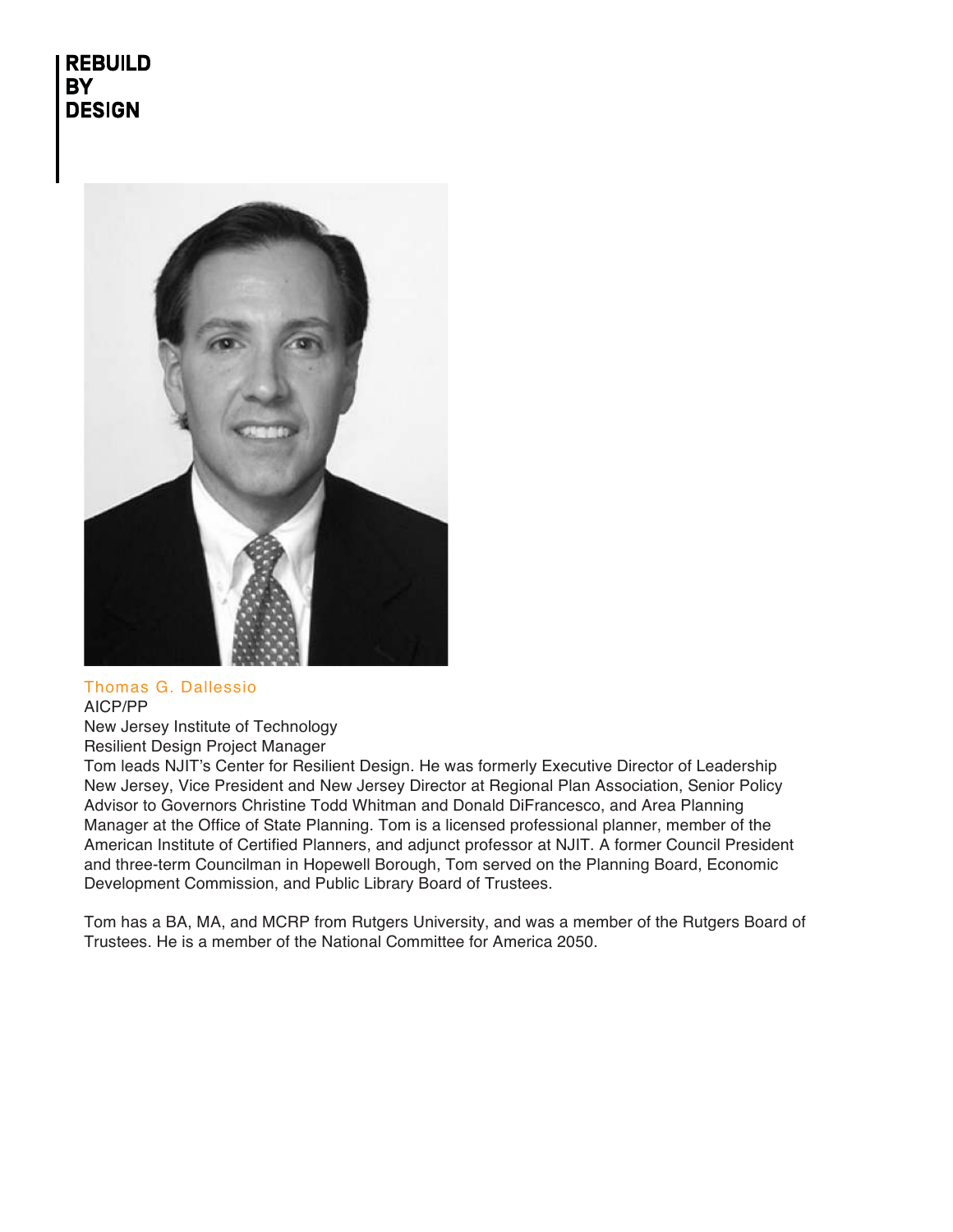

#### Vishaan Chakrabarti

Columbia University's Graduate School of Architecture, Planning & Preservation Marc Holliday Associate Professor of Real Estate Development; Director of CURE, the Center for Urban Real Estate

While teaching at Columbia, Professor Chakrabarti is also a Partner at SHoP Architects, where he advances large-scale projects worldwide. Prior to joining Columbia and SHoP, Chakrabarti was an Executive Vice President at the Related Companies, where he ran the Moynihan Station project and oversaw planning and design for the firm's extensive development portfolio. From 2002 to 2005, Chakrabarti served as the Director of the Manhattan Office for the New York Department of City Planning. Chakrabarti holds a Master of Architecture from the University of California at Berkeley, a Master of City Planning from the Massachusetts Institute of Technology, and dual Bachelors' degrees in Art History and Engineering from Cornell University. He is the author of the recently published book, A Country of Cities.